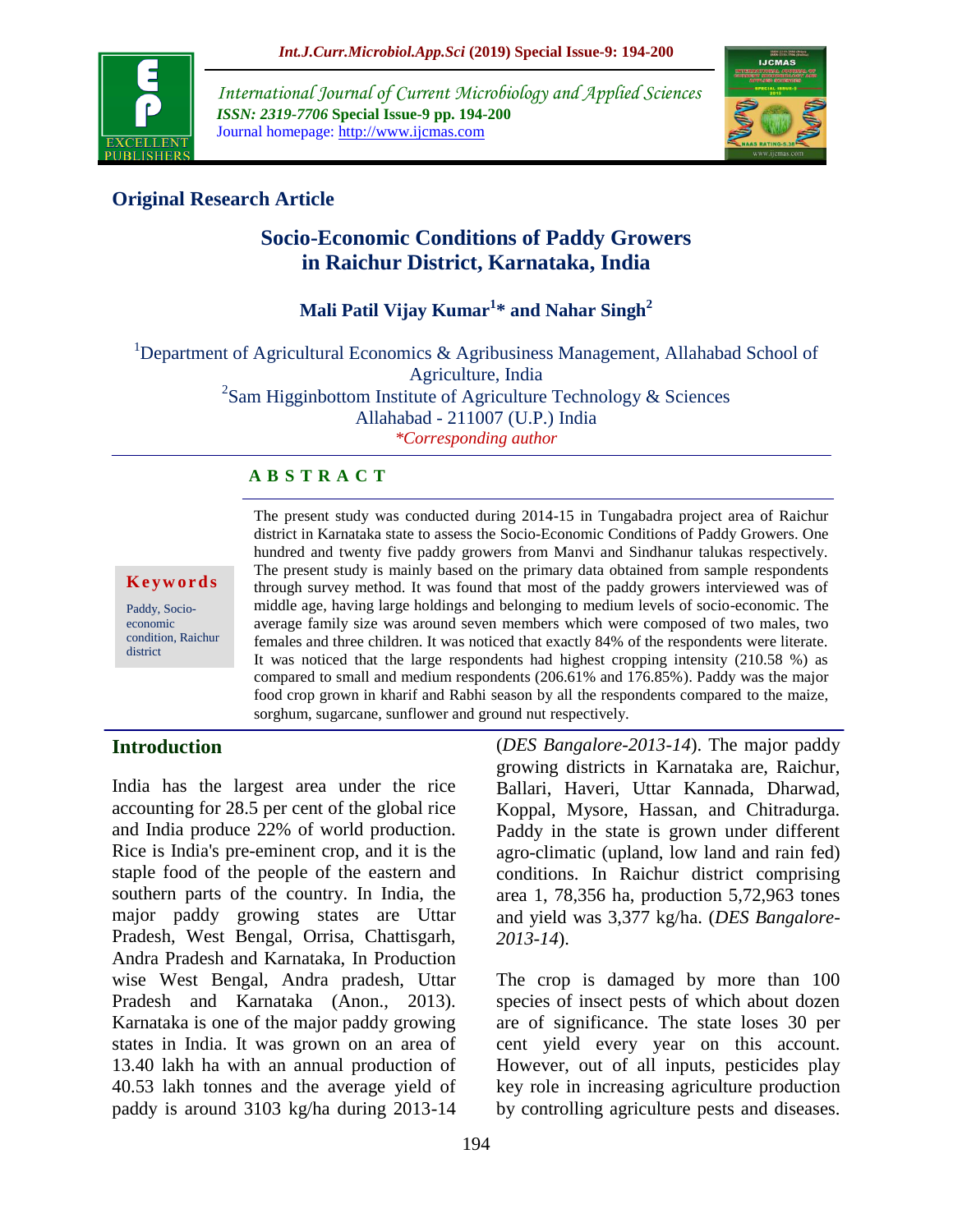It has been observed that about on third of reliable global output is estimated to be lost due to insect pests, disease and weeds. In India, the value of crop lost due to pest was estimated at Rs.6, 000 crores in 1983 (Atwal, 1986), which reported to have further increased to Rs.29, 000 crores in early 1990's (Dhaliwal and Arora, 1996). The agrochemical policy group, apex body of 200 crop protection companies has said agriculture produce lost in 2007 due to pest was estimated at Rs.1.40 lakh crores (Kumarswamy, 2008).

## **Materials and Methods**

The present study attempted to analyze the economics of use of pesticides in Paddy production. Paddy is predominantly grown in Raichur district. The area under Paddy in Raichur district is 1, 78,356 hectare (2014). The Pesticide use in study area is high hence, Raichur in Karnataka state is purposively selected for the study. The soil of district is Medium Black, Deep Black, Mixed Red and Black cotton soils suitable for agriculture and horticulture crops. Raichur district is surrounded by Karnool district of Andhra Pradesh in the East, Bagalkote district in the West, Yadgir district in the North, Adoni district of Andhra Pradesh in the South. The climate of the district is very hot and dry. The district consists of five talukas viz., Sindhanur, Manvi, Raichur, Lingasugur and Devdurga.

## **Nature and source of data**

The present study is mainly based on the primary data obtained from sample respondents through survey method. Multistage sampling procedure was adopted to get a necessary information from sample respondents. In  $1<sup>st</sup>$  stage two talukas were selected viz., Sindhanur and Manvi talukas. The map showing the study area is presented in Fig.1, in  $2<sup>nd</sup>$  stage four and five villages

were selected from Sindhanur and Manvi talukas respectively and in  $3<sup>rd</sup>$  stage from each selected village, small, marginal and big farmers were randomly selected for the study. The farmer having land holdings of 0.1 ha and 2 ha were grouped as small respondents, while, the respondents having land holdings of more than 2 ha and less than 4 ha were grouped as medium respondents and the respondents having land holdings of 4 ha and more than 4 ha were grouped as large respondents. Thus the total sample constitutes 125 paddy farmers from nine villages of two talukas in Raichur district (Table 1).

The information pertaining to socio economic aspects of respondents, such as age, family composition, education level, land holdings, cropping pattern, *etc.,* were elicited. The details pertaining to paddy cultivation namely, area under paddy, land preparation operations, inputs used and output obtained were collected. Data on price of inputs and outputs, method of sale, use of plant protection chemicals, awareness of farmers with regard to toxicity levels of pesticide, safety measure followed during applications of plant protection chemicals (PPCs) and behavioral aspects before and after application of PPCs were collected. The survey was under taken during January 2015. The data pertain to the crop year 2014-15.

The secondary data with regards to cropping pattern, rainfall, area under crops in the district and the sample talukas and other necessary data were collected from the District Statistical Office (DSO), Raichur.

The important crops grown in the district are paddy, jowar, maize, cotton, ground nut, sugarcane, wheat and sunflower. Among cereals paddy is major crop, followed by jowar, maize and wheat. The area under paddy in Raichur district is 1,42,700 hectare and in selected talukas is 68,120 hectare (47.73%) and 40,687 hectare (28.51%) in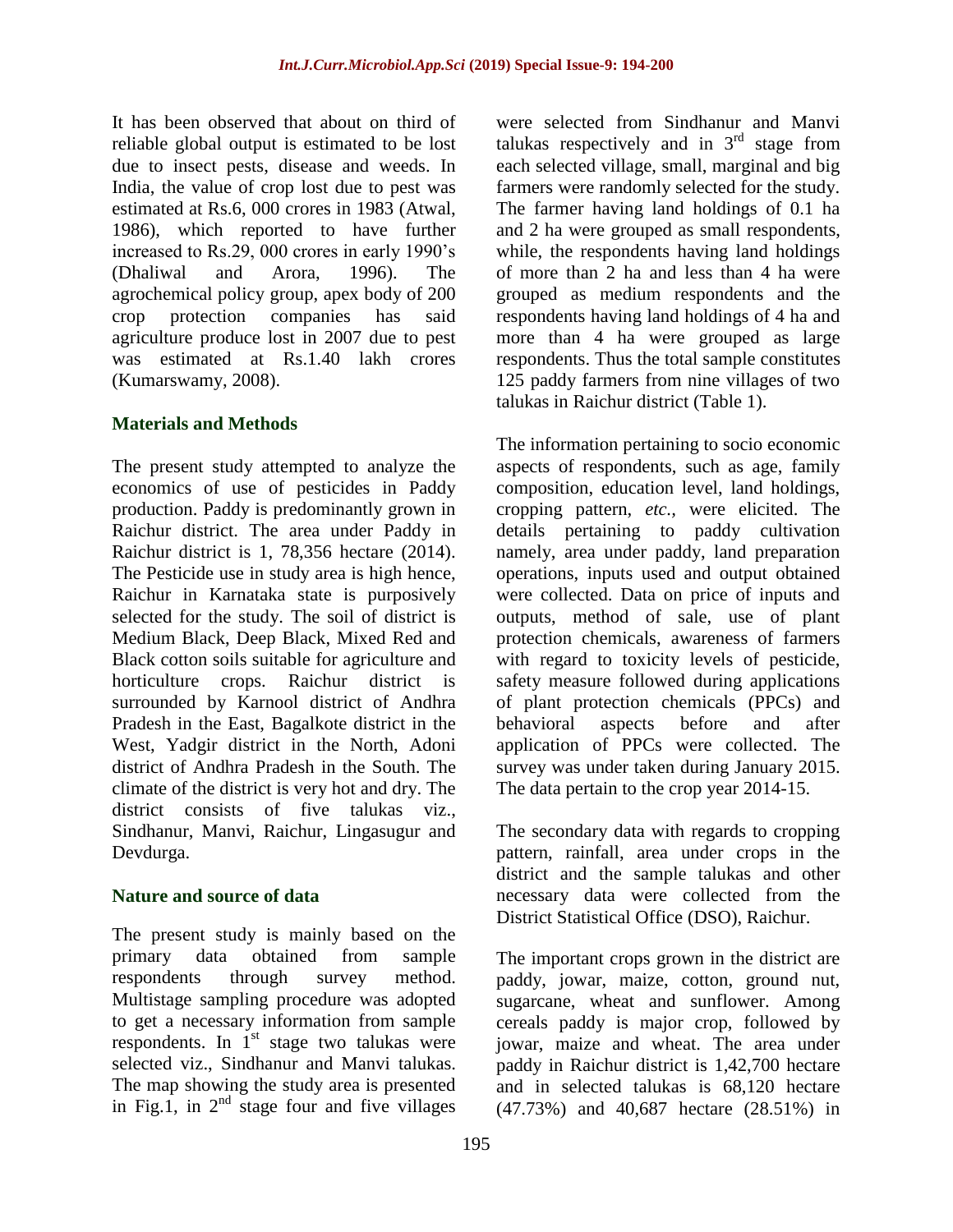Sindhanur and Manvi respectively.

## **Tabular analysis**

The tabular analysis were employed for determining general characteristics, Socio– economic conditions, cropping pattern, pesticide usage, costs, returns and profits, etc, from paddy production in the study area. The percentages and averages were worked out to draw meaningful inferences.

#### **Results and Discussion**

## **General characteristics of the sample respondents**

The average age of the sample respondents was 41.81 years indicate that most of the respondents were middle age group (Table 2) and it was 40.12 years, 42.32 years and 43.01 years for small, medium and large respondents respectively. The average family size was around seven members which were composed of two males, two females and three children. The average size of land holding of the respondents was 3.38 ha. The size of holding of small, medium and large farmer's was 1.75 hectares, 2.72 hectares and 5.67 hectares respectively. The average size

of irrigated farm was 3.14 hectares. Small, medium and large respondents respectively had 1.52 hectares, 2.46 hectares, and 5.42 hectares under irrigation. The average area under the paddy for sample respondents was 2.56 hectares and it ranged from 1.23 hectares for small respondents to 4.32 hectares for large respondents. The average paddy yield was 74.65 q\ha. It was 74.40 q\ha, 74.87 q\ha and 74.79 q\ha for small, medium and large respondents respectively.

#### **Educational status of the sample respondents**

The educational status of the sample respondents was presented in Table 3. It was noticed that on an average 84.00 per cent of respondents were literate. Among literates, 45.60 per cent of respondents had education up to primary level, 23.20 per cent of them studied up to secondary school. The respondents who had college education worked out to 15.20 per cent, the remaining 14.00 per cent of the respondents where illiterate. It was noticed that 90.00 per cent of the large respondents were literate which was highest when compared to other groups.

| SI.            | Name of selected           | <b>No of Respondents</b> |               |                | <b>Total number of</b>  |  |
|----------------|----------------------------|--------------------------|---------------|----------------|-------------------------|--|
| N <sub>0</sub> | <b>Blocks and Villages</b> | <b>Small</b>             | <b>Medium</b> | Large          | samples in each village |  |
|                | <b>Sindhanur Block</b>     |                          |               |                |                         |  |
| 1.1            | Mullur                     |                          | h             | 5              | 18                      |  |
| 1.2            | Gorebal                    |                          | 6             | 4              |                         |  |
| 1.3            | Singapore                  | 6                        | 5             | 3              | 14                      |  |
| 1.4            | Belagurki                  | 6                        | 5             | 4              | 15                      |  |
| 2              | <b>Manvi Block</b>         |                          |               |                |                         |  |
| 2.1            | Baltigi                    | 6                        | 4             | 3              | 13                      |  |
| 2.2            | Kardi Gudda                | 5                        | 4             | 3              | 12                      |  |
| 2.3            | Jambaladinni               | 6                        | 5             | 4              | 15                      |  |
| 2.4            | Sangapur                   |                          | 4             | 3              | 12                      |  |
| 2.5            | Gavighatta                 |                          | 3             | $\overline{2}$ |                         |  |
| <b>Total</b>   |                            | 52                       | 42            | 31             | 125                     |  |

#### **Table.1** Selection of farm respondents from the study area

Thus all together 125 respondents in different size groups were selected from nine villages.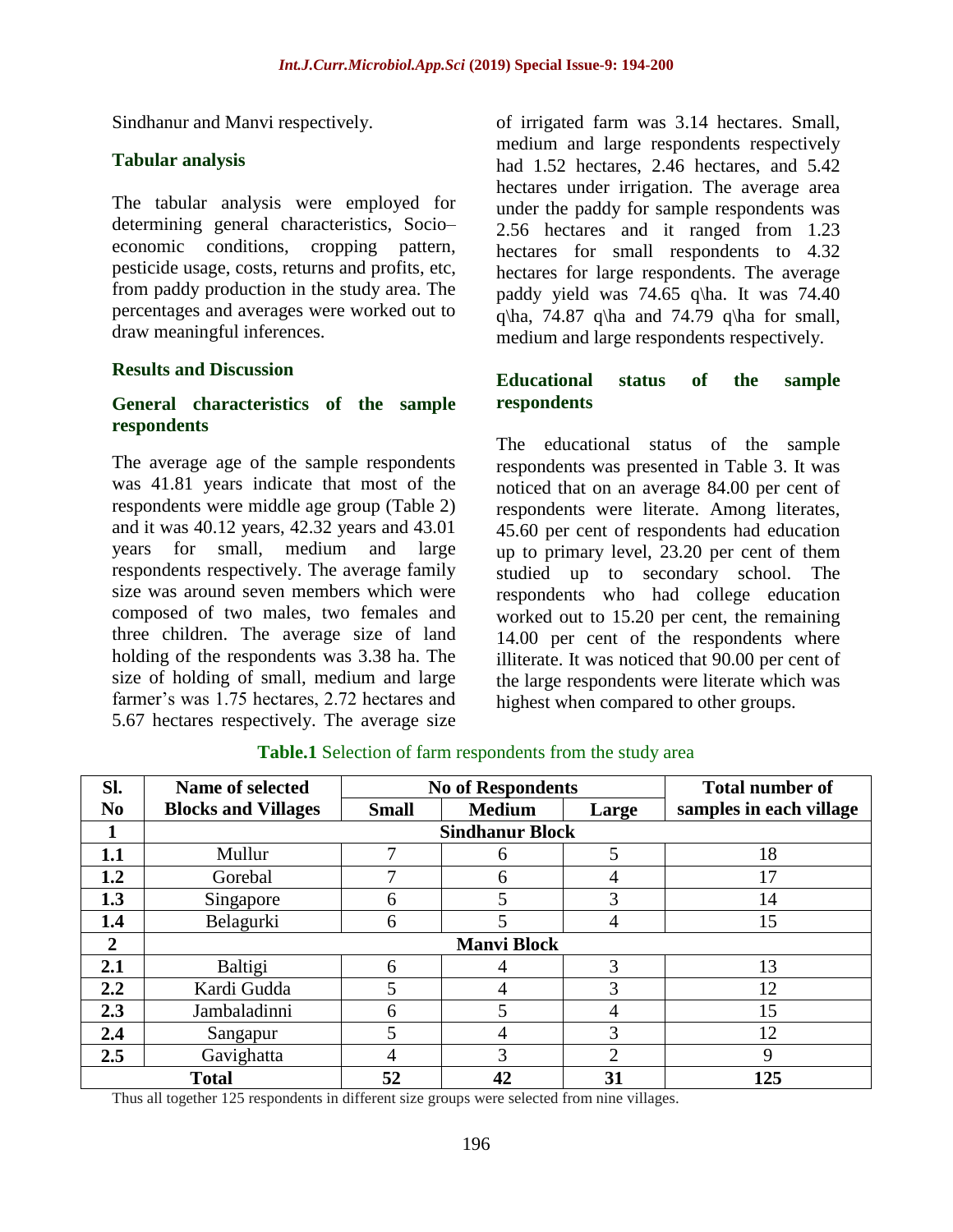|              | <b>Particulars</b>             | <b>Respondents</b> |               |          |           |
|--------------|--------------------------------|--------------------|---------------|----------|-----------|
| SI.<br>No.   |                                | <b>Small</b>       | <b>Medium</b> | Large    | All       |
|              |                                | $(n=52)$           | $(n=42)$      | $(n=31)$ | $(n=125)$ |
| I            | Average age (years)            | 40.12              | 42.32         | 43.01    | 41.81     |
| $\mathbf{I}$ | <b>Family composition</b>      | (Fig in Numbers)   |               |          |           |
|              | Male members                   | 1.93               | 2.60          | 2.85     | 2.46      |
|              |                                | (36.35)            | (38.07)       | (37.35)  | (37.33)   |
|              | Female members                 | 1.05               | 1.70          | 2.00     | 1.58      |
|              |                                | (19.77)            | (24.89)       | (26.21)  | (23.98)   |
|              | Children / Child               | 2.33               | 2.53          | 2.78     | 2.55      |
|              |                                | (43.88)            | (37.04)       | (36.44)  | (38.69)   |
|              | Average size family            | 5.31               | 6.83          | 7.63     | 6.59      |
|              |                                | (100.00)           | (100.00)      | (100.00) | (100.00)  |
| III          | <b>Size of land holding</b>    | (Area in hectare)  |               |          |           |
|              | Average size of dry farm       | 0.23               | 0.26          | 0.25     | 0.24      |
|              |                                | (13.14)            | (8.88)        | (4.40)   | (7.72)    |
|              | Average size of irrigated farm | 1.52               | 2.46          | 5.42     | 3.14      |
|              |                                | (86.85)            | (91.11)       | (95.59)  | (92.28)   |
|              | Average size of land holding   | 1.75               | 2.72          | 5.67     | 3.38      |
|              |                                | (100.00)           | (100.00)      | (100.00) | (100.00)  |
|              | Average area under paddy       | 1.23               | 2.13          | 4.32     | 2.56      |
|              |                                | (71.51)            | (78.30)       | (76.19)  | (75.73)   |
|              | Yield (qt\ha)                  | 74.40              | 74.87         | 74.79    | 74.65     |

# **Table.2** General characteristic of sample respondents

Note: Figures in parenthesis are percentages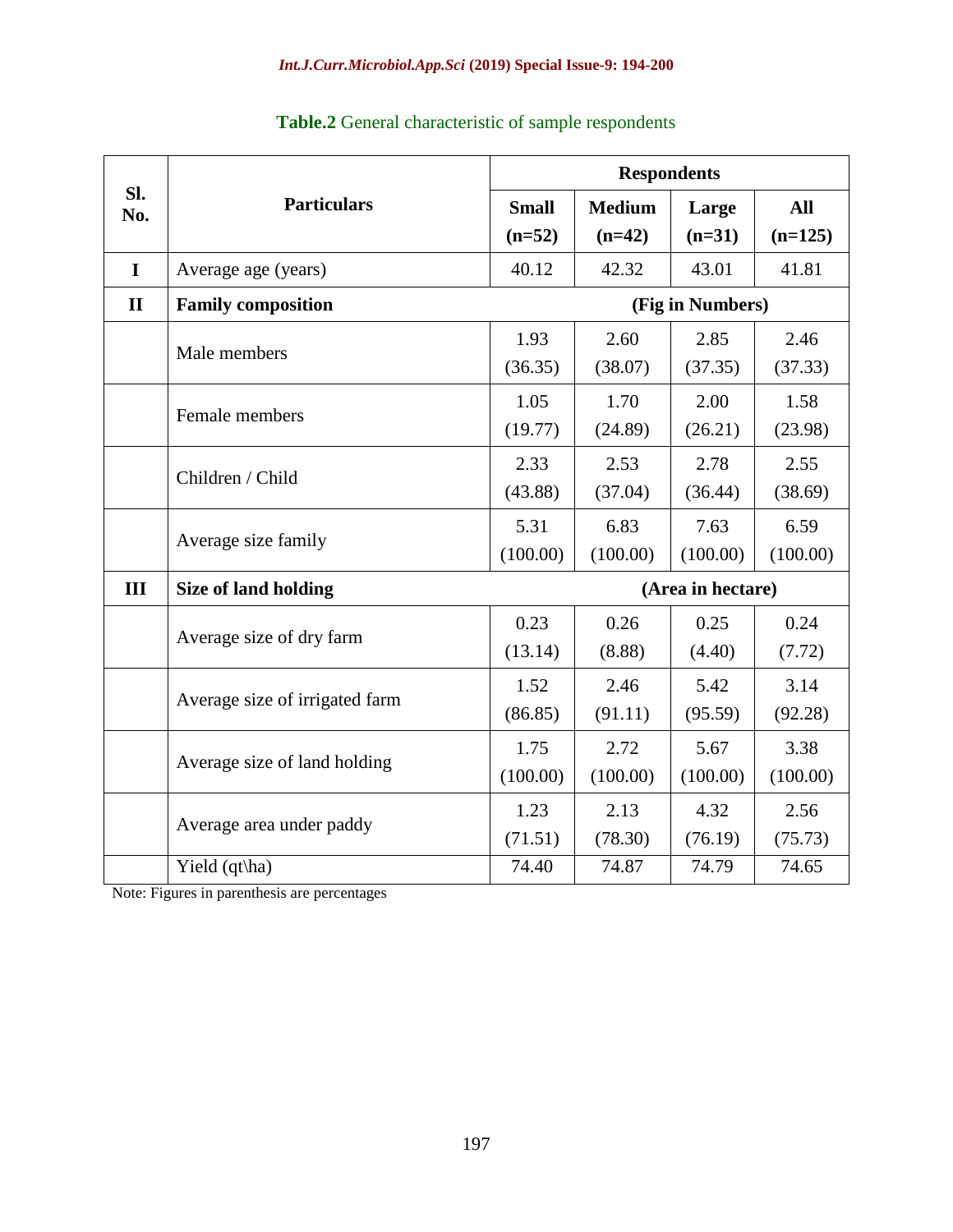## **Table.3** Educational status of the sample respondents (Fig in Numbers)

|                |                   | <b>Respondents</b> |               |             |              |  |
|----------------|-------------------|--------------------|---------------|-------------|--------------|--|
| <b>Sl. No.</b> | <b>Education</b>  | <b>Small</b>       | <b>Medium</b> | Large       | All          |  |
|                |                   | $(n=52)$           | $(n=42)$      | $(n=31)$    | $(n=125)$    |  |
|                | Illiterate        | 9(17.31)           | 8(19.05)      | 3(9.68)     | 20(16.00)    |  |
| $\overline{2}$ | Primary           | 25(48.08)          | 19 (45.24)    | 13 (41.94)  | 57(45.60)    |  |
| 3              | Secondary         | 12(23.08)          | 6(14.29)      | 11 (35.48)  | 29(23.20)    |  |
| $\overline{4}$ | College and above | 6(11.54)           | 9(21.43)      | 4(12.90)    | 19 (15.20)   |  |
|                | Total             | 52 (100.00)        | 42 (100.00)   | 31 (100.00) | 125 (100.00) |  |

Note: Figures in parenthesis are percentages

# **Table.4** Cropping pattern and major crops grown by the respondents during the year 2013-14 (Area in hectare)

|                        | <b>Small</b> | <b>Medium</b> | Large    | <b>All</b> |
|------------------------|--------------|---------------|----------|------------|
| Crop\ season           | $(n=52)$     | $(n=42)$      | $(n=31)$ | $(n=125)$  |
| <b>Kharif</b>          |              |               |          |            |
| Paddy                  | 1.23         | 2.13          | 4.32     | 2.56       |
| Maize                  | 0.15         | 0.0           | 0.24     | 0.13       |
| Sunflower              | 0.20         | 0.13          | 0.34     | 0.22       |
| Sorghum                | 0.10         | 0.00          | 0.12     | 0.07       |
| Sugar cane             | 0.07         | 0.16          | 0.36     | 0.20       |
| Rabi                   |              |               |          |            |
| Paddy                  | 1.23         | 2.13          | 4.32     | 2.56       |
| Maize                  | 0.025        | 0.71          | 0.75     | 0.50       |
| Sunflower              | 0.0          | 0.00          | 0.24     | 0.08       |
| Sorghum                | 0.0          | 0.00          | 0.00     | 0.00       |
| <b>Summer</b>          |              |               |          |            |
| Maize                  | 0.02         | 0.06          | 0.35     | 0.14       |
| Sunflower              | 0.0          | 0.00          | 0.31     | 0.10       |
| Ground nut             | 0.07         | 0.00          | 0.30     | 0.12       |
| Horticulture crop      |              |               |          |            |
| Banana                 | 0.00         | 0.30          | 0.29     | 0.20       |
| Gross cropped area     | 3.09         | 5.38          | 11.9     | 6.79       |
| Size of land holding   | 1.75         | 2.72          | 5.67     | 3.38       |
| Cropping intensity (%) | 176.85       | 206.61        | 210.58   | 204.31     |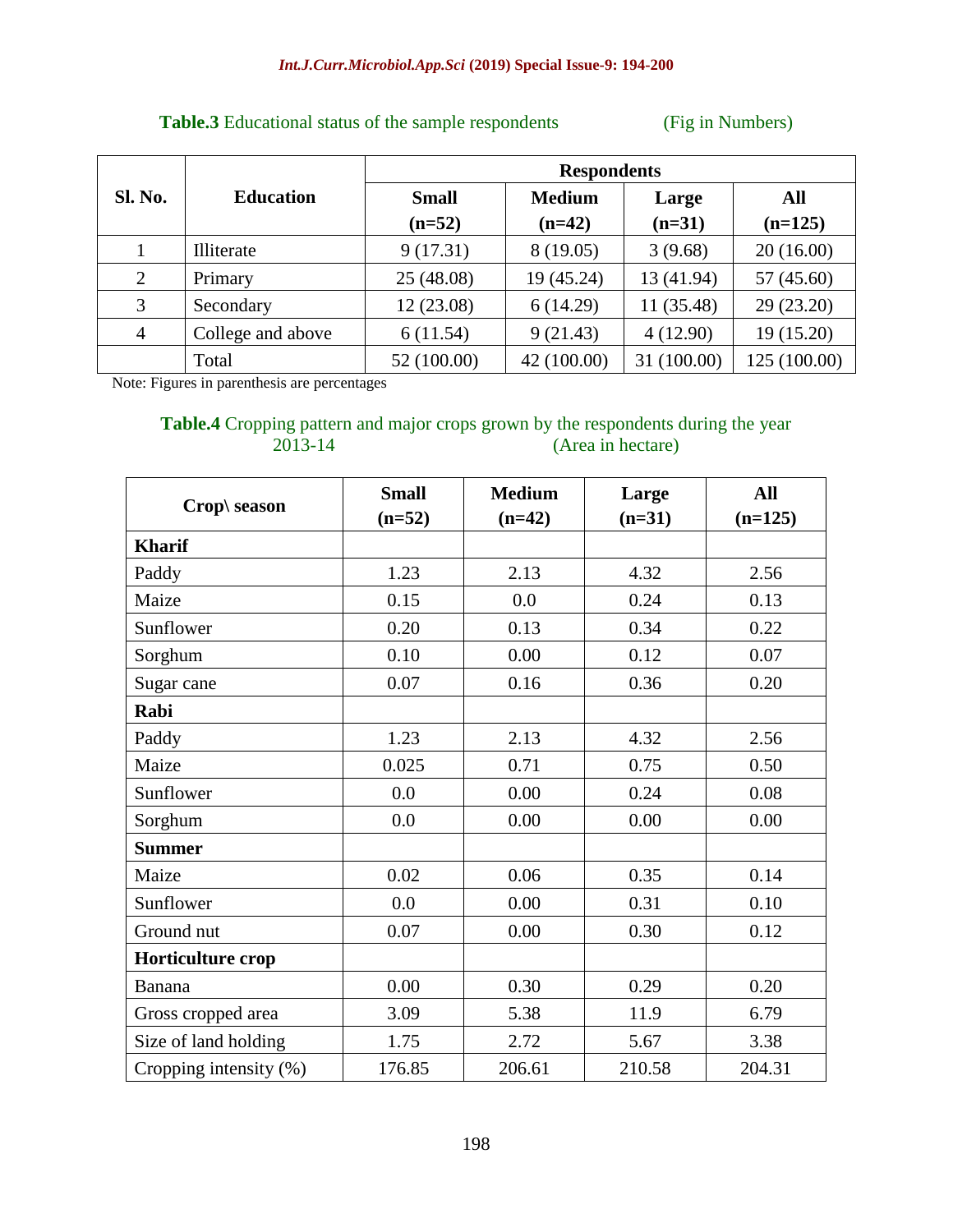



#### **Cropping pattern and major crops grown**

As could be seen Table 4 all the three categories of respondents are growing a number of crops on their farm. The major crops were grown during kharif by sample respondents were paddy, maize, sunflower, sorghum and Sugarcane. Among these crops the area under paddy was found to be highest (2.56 ha), Maize, sunflower, sorghum, and sugarcane occupied an average area of 0.13 hectares, 0.22 hectares, 0.07 hectares, and 0.20 hectares respectively.

During *Rabi* season paddy, maize, sunflower and sorghum were the major crops grown. The average area under these crops was 2.56

hectares, 0.50 hectares, 0.08 hectares, and 0.00 hectares respectively.

During summer where irrigation facility was available maize, sunflower and ground nut were grown. The average area for crops was 0.14 hectares, 0.10 hectares and 0.12 hectares respectively. It was noticed that the large respondents had highest cropping intensity (210.58 %) as compared to small and medium respondents (206.61% and 176.85%).

It is concluded that the most of the sample respondents were middle age group. The family size was around seven members which were composed of two males, two females and three children. The size of land